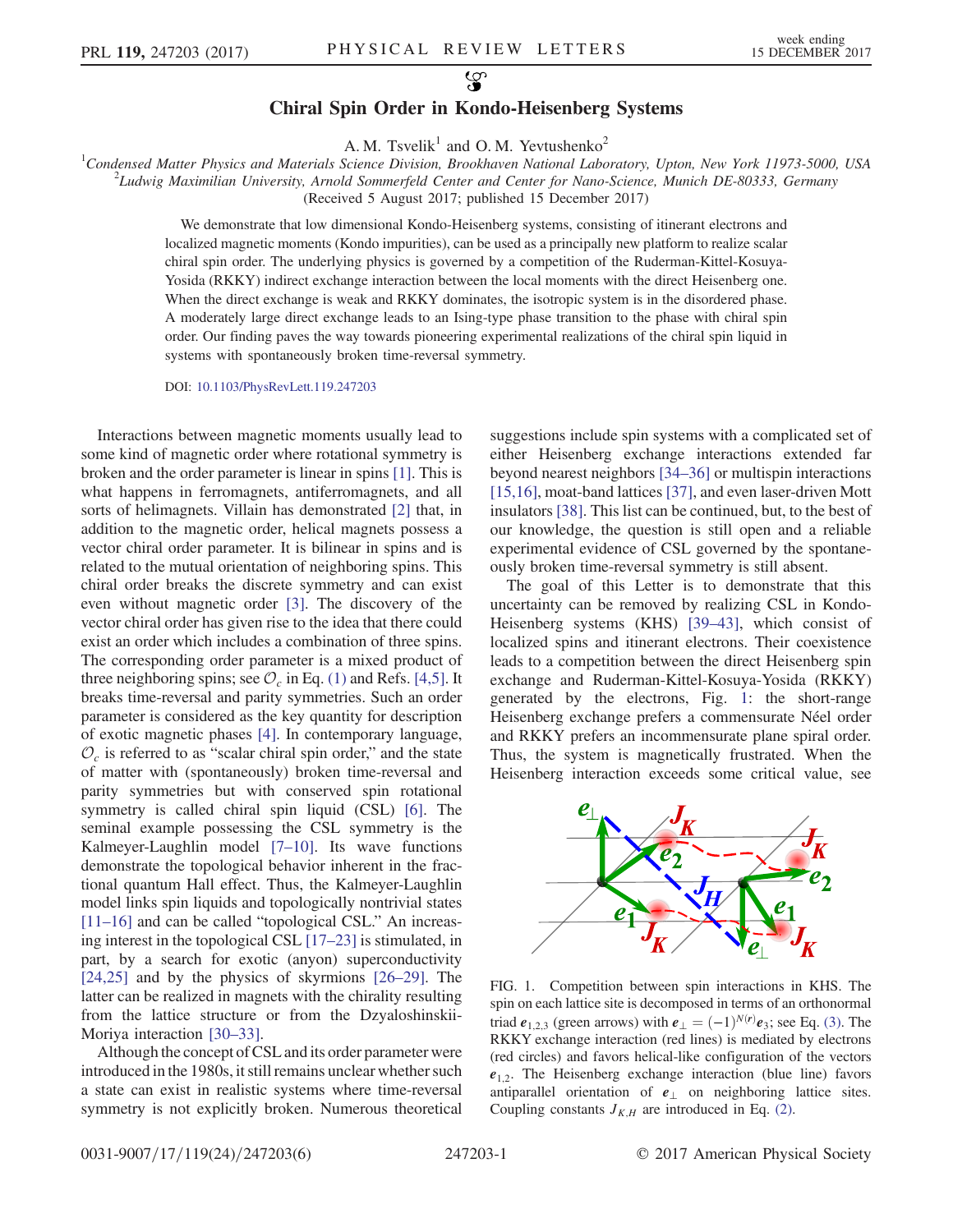<span id="page-1-2"></span>

FIG. 2. Chiral configuration of spins in the CSL phase. The dotted line is the helix. The green and red arrows show helical  $S_{\parallel}$ and antiferromagnetic  $S_{\perp}$  spin components, respectively; see Eq. [\(3\)](#page-2-0). For simplicity, we disregard helix deformations on the scale of several lattice constants which are caused by the thermal fluctuations of the triad  $e_{1,2,3}$ .

Eqs. [\(5\)](#page-2-1) and [\(6\)](#page-2-2), the compromise between the two interactions is reached via an Ising-type phase transition leading to formation of a 3D spiral, Fig. [2](#page-1-2). It is accompanied by the spontaneous breaking of the chirality and by an appearance of the CSL order. This is our main result.

We emphasize that the scalar chirality is necessary for the quantum effects mentioned above, but it does not require them and can exist in spin systems where the magnetic order is destroyed not by quantum but by thermal fluctuations. We shall demonstrate that the CSL state can emerge in classical (quasi-)two-dimensional systems when the spin susceptibility of the electrons has a sharp maximum at some nonzero wave vector  $Q$  incommensurate with the lattice. The easiest way to model this is to assume that the Fermi surface has nested portions. In the second order in the spin-electron coupling constant, the Fourier transform of the RKKY exchange is proportional to the spin susceptibility of itinerant electrons and, hence, is strongly enhanced at  $Q$ . Without loss of generality, we can consider KHS with the spins situated on a 2D lattice with a short-range antiferromagnetic Heisenberg exchange. The spins interact with electrons with a nested Fermi surface. Thermal fluctuations in 2D prevent long-range spin order in the SU(2) symmetric system, but do not prevent the chiral one. When the Heisenberg exchange overwhelms the RKKY interaction, the scalar chiral order (SCO) emerges as the only nontrivial order parameter:

$$
\mathcal{O}_c = (\mathbf{S}(\mathbf{r}_1), [\mathbf{S}(\mathbf{r}_2) \times \mathbf{S}(\mathbf{r}_3)]), \tag{1}
$$

<span id="page-1-0"></span>where S are the spin operators located on neighboring lattice sites  $r_{1,2,3}$ . The energetically favorable spin configuration is presented in Eq. [\(3\).](#page-2-0) Such 3D spiral of spins is the only configuration which preserves the constraint on the spin length and, at the same time, contains Fourier components with  $\pm Q$  and Néel wave vectors. We predict that  $\mathcal{O}_c$  acquires a nonzero expectation value below a certain temperature breaking parity and time-reversal symmetries. Unlike noncollinear magnets, which have other order parameters (e.g., linear in spins), the thermodynamic CSL phase is fully characterized by  $\mathcal{O}_c$ .

We will now explain how to justify our predictions. We consider the model combining the Kondo lattice Hamiltonian and the Heisenberg interaction between the local moments,  $\hat{H} = \hat{H}_K + \hat{H}_H$ , where

<span id="page-1-1"></span>
$$
\hat{H}_K = \sum_k \epsilon(k)\hat{c}^\dagger(k)\hat{c}(k) + J_K \sum_r \hat{c}^\dagger(r)\sigma\hat{c}(r)S(r),
$$
  

$$
\hat{H}_H = J_H \sum_{r,a} S(r+a)S(r), \qquad S = \{S_x, S_y, S_z\}.
$$
 (2)

Here  $\hat{c}^T \equiv (c_{\uparrow}(\mathbf{r}), c_{\perp}(\mathbf{r}))$  are electron operators at lattice site r,  $\hat{c}(\mathbf{k})$  is Fourier-transformed  $\hat{c}(\mathbf{r})$ ,  $\sigma = {\sigma_x, \sigma_y, \sigma_z}$  are Pauli matrices,  $S_{x,y,z}(\boldsymbol{r})$  are components of the spin-s operator S located on lattice site r, and  $J_{K,H}$  are coupling constants of the isotropic exchange interaction which are much smaller than the bandwidth,  $sJ_K$ ,  $sJ_H \ll D$ . The Heisenberg exchange acts between nearest neighbors; i.e.,  $a$  are the smallest vectors of the lattice. To model the above discussed maximum of the electron spin susceptibility, we assume that the dispersion  $\epsilon(k)$  is nested with a wave vector Q being incommensurate with the lattice:  $\epsilon(\mathbf{k}) = -\epsilon(\mathbf{k} + \mathbf{Q})$ . We emphasize that this is just a simple model providing the susceptibility maximum and nesting should not be considered as a strict requirement for our theory. The electron band is far from half filling. We concentrate on the regime where RKKY suppresses the Kondo screening such that the latter can be neglected; see Ref. [\[44\]](#page-4-16) for details. For the sake of simplicity, we will not distinguish the crystalline and the spin lattices. To simplify the calculations, we choose the 2D dispersion relation  $\epsilon(\mathbf{k}) = k_x^2/2m_x - 2t_y \cos(k_y a_y)$  [\[45\]](#page-4-17),<br>which is parametrized by the effective mass in the x direction which is parametrized by the effective mass in the  $x$  direction  $m<sub>x</sub>$  and by the hopping integral along the y direction  $t<sub>y</sub>$ . Results will be simplified for the case of a square 2D lattice with equal lattice constants  $a_x = a_y = a_0$ .

A one-dimensional Kondo chain [a 1D version of the model Eq. [\(2\)](#page-1-1) with  $J_H = 0$ ] was studied in Refs. [\[44,46\].](#page-4-16) It has been shown that, in the case of densely located spins, the physics is dominated by the backscattering processes which generate the RKKY exchange and suppress the Kondo screening. We have obtained nonperturbative solutions for cases of the easy-axis and of the easy-plane anisotropy of the Kondo exchange. In the latter case, the local spins assemble into a quasi-long-range vector chiral (or "helical") order [\[47\]](#page-5-0). The spontaneously chosen helix orientation (left or right handed) breaks the helical symmetry of the conduction electrons which results in a symmetry protection of the ideal transport.

In this Letter, we concentrate on magnetic properties of KHS. Because of thermal fluctuations, the helical spin ordering does not occur when the SU(2) symmetry is present. Therefore, KHS is in a disordered phase at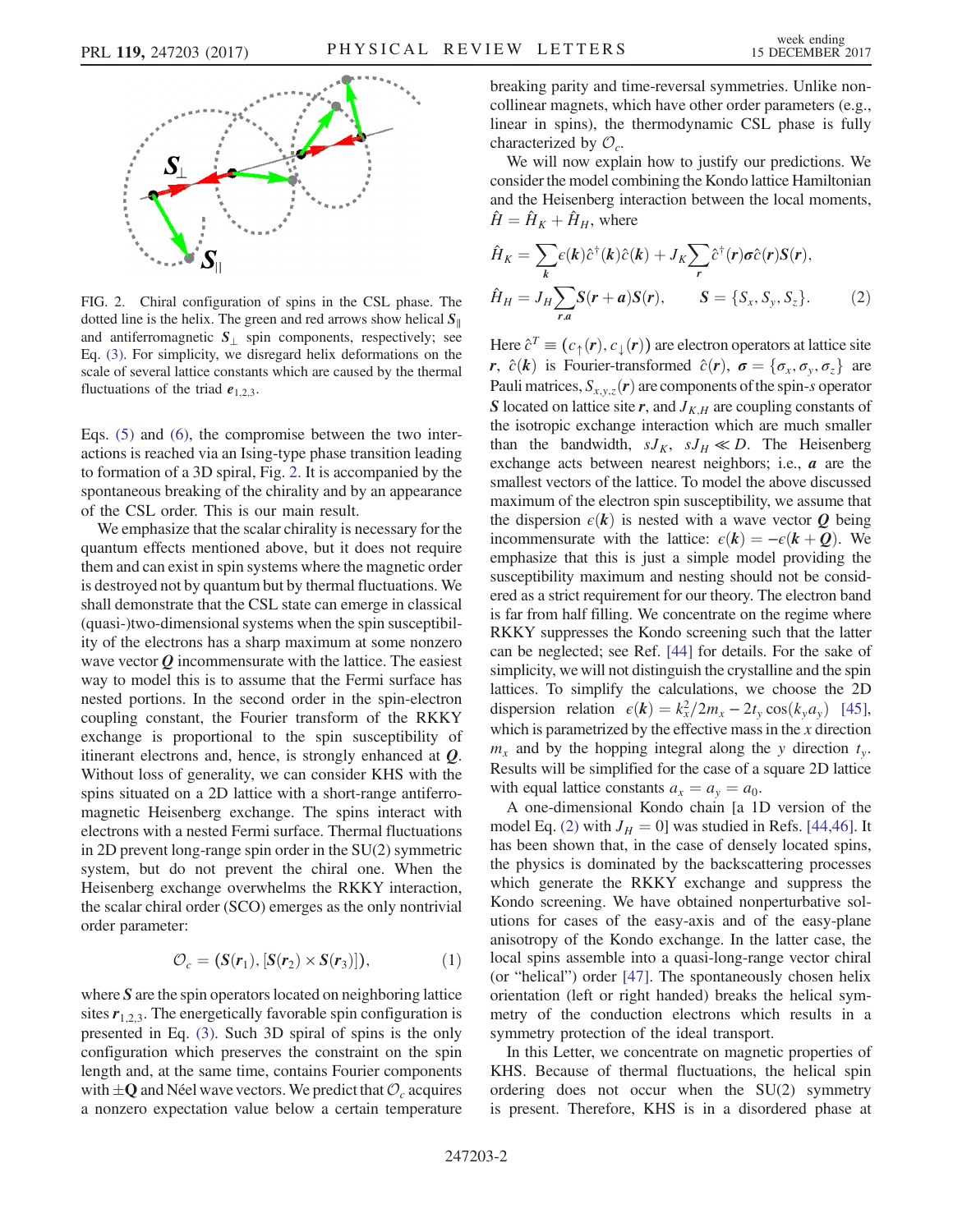<span id="page-2-3"></span>

FIG. 3. Phase diagram of the isotropic 2D KHS on the plane  $T$ vs  $J_H$  at  $T \ll s |J_K|$ . The green line is the critical line; see Eq. [\(7\).](#page-2-6) It separates the disordered phase and CSL (green area).  $J_{AFM}$ marks the transition from CSL to the antiferromagnetic phase (red line) at  $T = 0$ . Inset: Temperature dependence of the mean value  $\langle \sin(\alpha) \rangle$ . Note that the SCO parameter is proportional to this quantity; see Eq. [\(9\)](#page-2-5).

 $J_H < J_c \sim (J_K^2/D) \log(D/|J_K|)$ . When  $J_H$  exceeds  $J_c$ , and begins type phase transition occurs and the spins form SCO: Ising-type phase transition occurs and the spins form SCO; see the phase diagram on Fig. [3.](#page-2-3)

To establish the existence of the CSL it suffices to calculate the ground state energy of our model in the proper spin background. These calculations are similar to those for the 1D Kondo chain [\[44,46\].](#page-4-16) We outline them for KHS skipping algebraic details. Firstly, we change from the Hamiltonian to the action and single out slow fermionic modes located at the right and left sheets of the open Fermi surface [\[45\],](#page-4-17) with an ultimate aim to develop an effective low-energy field theory for the spins. To do this, we separate fast and slow spin degrees of freedom which can be conveniently done with the help of the parametrization:

<span id="page-2-0"></span>
$$
S(r) = S_{\parallel}(r) + S_{\perp}(r),
$$
  
\n
$$
S_{\parallel} = s \cos(\alpha) [e_1 \cos(Q \cdot r) + e_2 \sin(Q \cdot r)],
$$
  
\n
$$
S_{\perp} = s \sin(\alpha)(-1)^{N(r)} e_3, \qquad (e_i e_j) = \delta_{ij}.
$$
 (3)

The triad of mutually orthogonal unit vectors  $e_{1,2,3}$  and the angle  $\alpha$  depend on the coordinate  $r$  and change slowly over the lattice distance  $a_0$ . To be definite, we choose the antiferromagnetic Heisenberg exchange on a bipartite lattice such that  $N(r)$  is a sum of all lattice coordinates for a given site.

We are interested in the state where  $sin(\alpha)$  acquires a nonzero average below some transition temperature and the triad of vectors  $e_{1,2,3}$  remains disordered, at least at finite temperatures. As we shall see, the fluctuations of angle  $\alpha$ always remain massive. Its mean value will be found from minimizing the free energy.

To calculate the ground state energy, we first neglect space variations of the  $e_i$  vector fields and integrate out the electrons [\[48\].](#page-5-1) We will comment on the space variations below while deriving the Landau free energy for the fluctuations. The spin configuration Eq. [\(3\)](#page-2-0) gaps out only half of the electronic modes and another half remains gapless. A similar effect has been predicted by us for the 1D Kondo lattice where the anisotropy is of the easy-plane type and one helical sector of the fermions is gapped [\[44,46\]](#page-4-16). However, in the SU(2)-symmetric system, the axis of the spin spiral fluctuates in space which does not allow a global identification of gapped and gapless fermionic modes. The density of the ground state energy for the uniform and static configuration reads as

<span id="page-2-4"></span>
$$
E_0/s^2 = J_H \sum_a (-1)^{N(a)} \sin^2(\alpha)
$$
  
+  $\cos^2(\alpha) {\tilde{J}_H(Q) - \rho(\epsilon_F) J_K^2 \ln[D/|s J_K \cos(\alpha)|]},$   
(4)

where  $\tilde{J}_H(q) = J_H \sum_a \cos(q \cdot a)$  is the Fourier transform of the Heisenberg exchange interaction  $q(\epsilon_n)$  is the density of the Heisenberg exchange interaction,  $\rho(\epsilon_F)$  is the density of states (per one unit cell of the lattice) at the Fermi energy. We emphasize that, if the Fermi surface is nested, the specific choice of the dispersion relation has an influence only on  $\rho(\epsilon_F)$ , but neither the structure of Eq. [\(4\)](#page-2-4) nor its further analysis depends on details of  $\epsilon(k)$ . In the case of a square 2D lattice,  $(-1)^{N(a)} = -1$  such that  $J_H \sum_a (-1)^{N(a)}$  simplifies to  $\tilde{J}_a(G)$  with  $G = \{ \pi/a, \pi/a \}$ . We will use the plifies to  $\tilde{J}_H(G)$  with  $G = {\pi/a, \pi/a}$ . We will use the contracted notation  $\tilde{J}_H(G)$  for  $J_H \sum_a (-1)^{N(a)}$ , implying that  $\tilde{J}_H(G) < 0$ .

<span id="page-2-1"></span> $E_0(\alpha)$  has three extrema, one at  $\alpha = 0$  and the other two at  $\alpha$  defined by the following equation:

$$
|\cos \alpha| = C(J_H) \equiv \frac{e^{-1/2}D}{s|J_K|} \exp\left[\frac{\tilde{J}_H(G) - \tilde{J}_H(Q)}{\rho(\epsilon_F)J_K^2}\right].
$$
 (5)

<span id="page-2-2"></span>The fluctuations of  $\alpha$  are massive in both cases. Since  $|\cos(\alpha)| \leq 1$ , the nontrivial minimum defined in Eq. [\(5\)](#page-2-1) appears only at sufficiently strong  $J_H$ . The critical value can be found from the equation

$$
C(J_c) = 1 \Rightarrow J_c \sim \rho(\epsilon_F) J_K^2 \log(D/s |J_K|). \tag{6}
$$

If  $J_H < J_c$ , the minimum of the energy is located at  $\alpha = 0$  and the system is in the disordered phase with  $\mathcal{O}_c = 0$  [\[49\]](#page-5-2). When  $J_H > J_c$ , the effective potential Eq. [\(4\)](#page-2-4) has two equivalent minima corresponding to different signs of  $\alpha \neq 0$  defining signs of the finite SCO parameter; see Eq. [\(9\)](#page-2-5). This corresponds to the CSL phase. Since the vacuum is doubly degenerate, the SCO parameter at  $T = 0$  reflects broken  $Z_2$  symmetry and there is an Ising-like phase transition at finite temperature  $T_c$ . We can estimate  $T_c$  by the height of the potential barrier in the effective potential Eq. [\(4\):](#page-2-4)

<span id="page-2-6"></span>
$$
T_c \sim E_0|_{\cos(\alpha)=1} - E_0|_{\cos(\alpha)=\langle \cos(\alpha) \rangle}, \qquad J_H > J_c. \tag{7}
$$

For  $J_H$  close to  $J_c$ , Eq. [\(7\)](#page-2-6) simplifies to

$$
T_c \sim \rho^{-1}(\epsilon_F)[(J_H - J_c)/J_K]^2. \tag{8}
$$

<span id="page-2-5"></span>At  $T < T_c(J_H)$  and  $J_H > J_c$ ,  $\mathcal{O}_c$  acquires the finite value [\[49\]:](#page-5-2)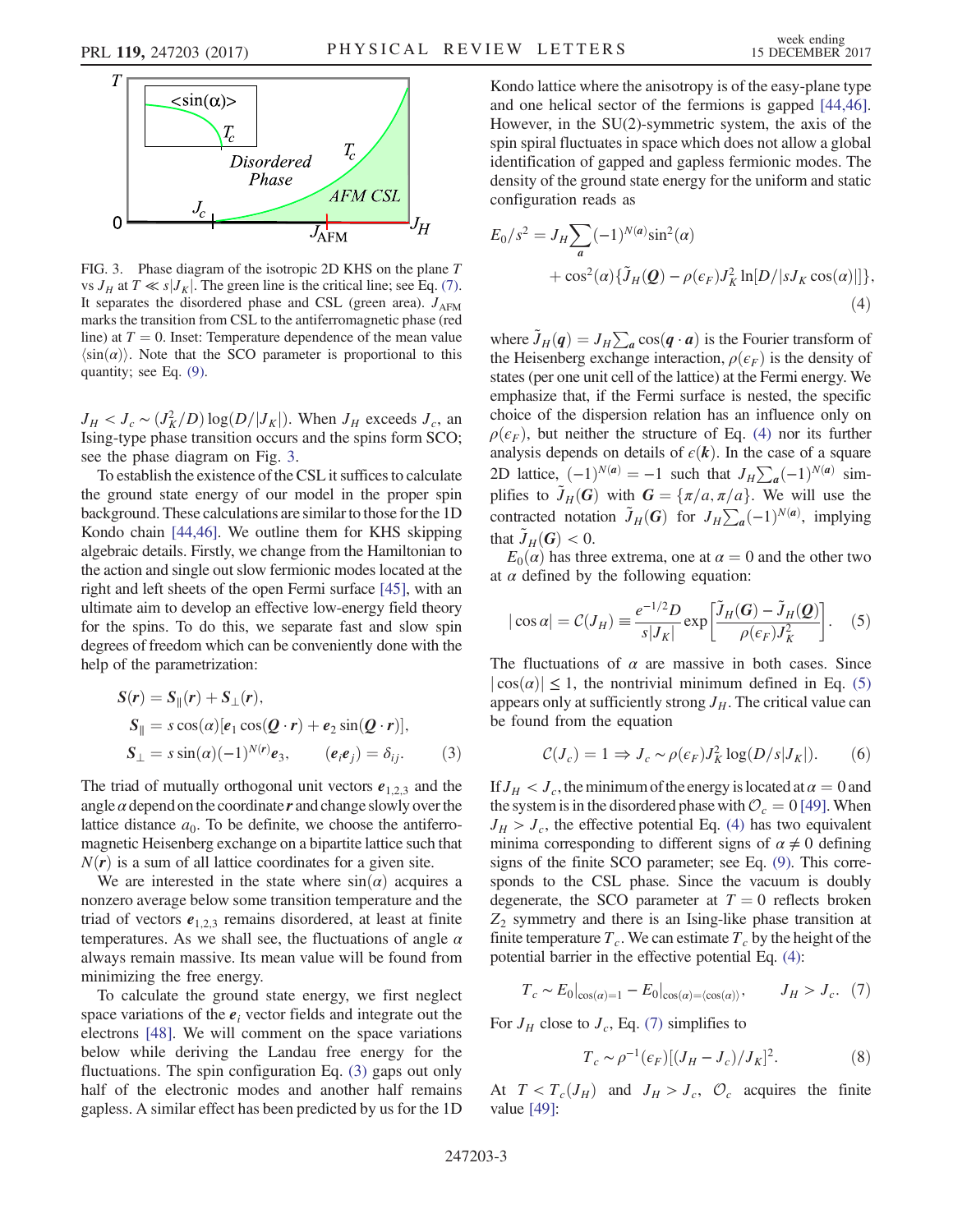$$
\mathcal{O}_c = s^3 \langle \sin[\alpha(\mathbf{r})] \cos[\alpha(\mathbf{r})]^2 \rangle [(-1)^{N(r_3)} \sin(\Delta_{12}) \n+ (-1)^{N(r_1)} \sin(\Delta_{23}) + (-1)^{N(r_2)} \sin(\Delta_{31})],
$$
\n
$$
\Delta_{jj'} \equiv (\mathbf{Q}, \mathbf{r}_j - \mathbf{r}_{j'}).
$$
\n(9)

To describe fluctuations of the vector fields, we have to integrate over the fermions and make a usual gradient expansion keeping only leading terms [\[50\]](#page-5-3). This yields the Landau free-energy density for the disordered and for the chiral phases. At low temperatures and on the square 2D lattice, we obtain

<span id="page-3-0"></span>
$$
\mathcal{F} = \frac{1}{8} \sum_{j=1,2,3} \sum_{\nu=x,y} \mathcal{R}_{j,\nu} (\partial_{\nu} \mathbf{e}_j)^2, \qquad (\mathbf{e}_i, \mathbf{e}_j) = \delta_{ij},
$$
  
\n
$$
\mathcal{R}_{1,\nu} = \rho(\epsilon_F) v_x^2 \delta_{\nu,x} - 2 \langle \cos^2(\alpha) \rangle (sa_0)^2 J_H \cos(\mathbf{Q} \cdot \mathbf{a}_\nu),
$$
  
\n
$$
\mathcal{R}_{2,\nu} = \mathcal{R}_{1,\nu},
$$
  
\n
$$
\mathcal{R}_{3,\nu} = \rho(\epsilon_F) v_x^2 \delta_{\nu,x} - 2 \langle \sin^2(\alpha) \rangle (sa_0)^2 \tilde{J}_H(\mathbf{G}), \qquad (10)
$$

where  $v_x$  is the x projection of the Fermi velocity. The stiffness tensor  $\mathcal{R}_{i\nu}$  is generically anisotropic. Its anisotropy is not universal and depends, in particular, on a specific choice of  $\epsilon(\mathbf{k})$  and on temperature.

Equation [\(10\)](#page-3-0) has a form of a nonlinear  $\sigma$  model with the symmetry  $SU(2) \times U(1)$ . Similar  $\sigma$  models were studied in the context of noncollinear antiferromagnetism [\[51](#page-5-4)–53]. Nonlinearity of the theory Eq. [\(10\)](#page-3-0) comes from the orthonormality of the vectors  $e_i$ . In 2D, this interaction generates a finite correlation length  $\xi$  [\[54\].](#page-5-5) In the renormalization procedure, this manifests itself as a continuous decrease of the stiffness components  $\mathcal{R}_{i\nu}(\Lambda)$  with the decrease of the momentum cutoff Λ. As a result, the fluctuations acquire a correlation length which is exponentially large in  $\mathcal{E}_{UV}/T$ ;  $\mathcal{E}_{UV}$  is the UV regularizer [\[55,56\]](#page-5-6).

We consider the finite temperatures implying that thermal fluctuations dominate over the quantum ones at length scales  $L > \xi > v/T$ , where v is a characteristic velocity of the spin excitations. In this case, one can treat the fields  $e_i$ as time independent and there is no need to promote the free-energy description to the full dynamical theory. The thermal fluctuations prevent a breaking of the SU(2) symmetry of Eq. [\(10\)](#page-3-0) and the magnetic order can occur only at  $T = 0$ ; see Fig. [3](#page-2-3). This leaves us with SCO as the only possible order at  $J_H > J_c$  and  $T \neq 0$ .

One has to distinguish two regimes where Eq. [\(10\)](#page-3-0) can be used. (1) The model with  $\alpha = 0$  corresponds to the disordered phase and can be used in the temperature interval between the Ising transition temperature and the fermionic gap:  $T_c \ll T \ll sJ_K$ . (2) The model with  $\alpha \neq 0$ corresponds to CSL and should be used well below the Ising transition,  $T_{\text{min}} < T \ll T_c$ , where one can neglect fluctuations of  $\langle \sin \alpha \rangle$ .

Although all quantum effects in CSL are very interesting, we leave their systematic study for a forthcoming paper. At present, we can make only a preliminary guess: We note that the charge and the spin degrees of freedom are deeply connected in our approach [\[57\]](#page-5-7). The Kondo lattice model considered in Refs. [\[44,46\]](#page-4-16) has the same property. Based on this analogy and on the fully quantum theory of Refs. [\[44,46\],](#page-4-16) we surmise that nontrivial excitation of the KHS are slow spinons dressed by localized electrons.

To summarize, we have found that increasing the direct Heisenberg exchange in the Kondo-Heisenberg model with the nested Fermi surface leads to a phase transition to the state with spontaneously broken scalar chirality. The corresponding chiral order parameter,  $\mathcal{O}_c$  in Eq. [\(1\),](#page-1-0) breaks time-reversal and parity symmetry. This symmetry is  $Z_2$ and the transition belongs to the universality class of the Ising model.

We believe that KHS can be used as a principally new platform to realize SCO in nonexotic experimental setups. Our finding paves the way towards removing the doubt of whether the chiral spin liquid with the scalar chirality can exist in the realistic systems where the time-reversal symmetry is not explicitly broken.

Broken time-reversal and parity symmetries can reveal themselves in the optical measurements through, for instance, the Kerr effect or measurements of nonlinear optical responses. The second harmonic response is particularly sensitive to the presence of global inversion symmetry. There are two other, though not definite, experimentally detectable indicators which can complement the optical experiments and confirm formation of CSL, namely, peculiar magnetic and electronic responses of the antiferromagnetic KHS with the nested Fermi surface. Firstly, the energetically favorable spin configuration, Eq. [\(3\),](#page-2-0) suggests that correlation functions of all spin components have  $Q$ harmonics. Therefore, spin susceptibilities possess the Bragg peaks not only on the Néel vector but also on the wave vectors  $\pm Q$ . These new peaks are smeared out by smooth fluctuations of the spin  $Q$  components, including the fluctuations of the triad  $e_{1,2,3}$  and of the angle  $\alpha$ . The triad fluctuations are (almost) insensitive to the Ising phase transition at  $J_H > J_c$ ,  $T \rightarrow T_c$ . However, the fluctuations of  $\alpha$  are suppressed in the CSL phase and, therefore, the peaks become sharper at  $J_H > J_c$ ,  $T < T_c$ . On the other hand, the response of the itinerant electrons will experience a drop when the probe frequency and the temperature are below  $sJ_K > T_c$ . Such a drop is related to the fact that one half of the electrons acquire a gap while the other half remain gapless. This decrease in the number of carriers is expected to alter the electric properties of a sample, cf. Ref. [\[58\]](#page-5-8); more details will be presented elsewhere. Thus, the full characterization of CSL predicted in the present Letter can be achieved via a combination of the optical measurements with measurements of the spin and electron responses at various temperatures.

A model described by the Kondo part of our Hamiltonian,  $\hat{H} = \hat{H}_K$  at  $J_H = 0$ , has been considered in Ref. [\[59\]](#page-5-9) on a triangular lattice. It has been demonstrated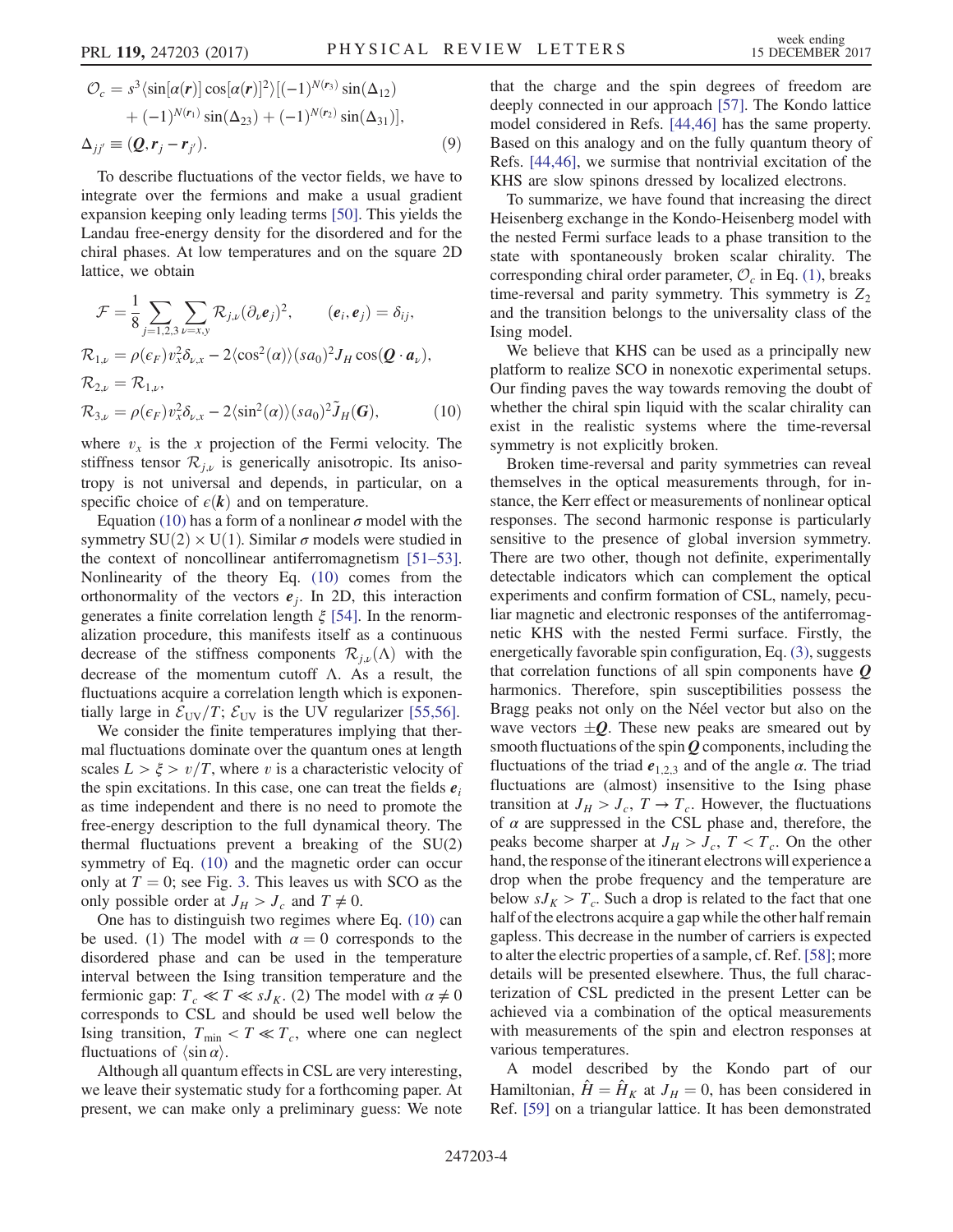that, for a particular band filling providing two independent nesting vectors of the Fermi surface, the chiral order is formed. We would like to stress that our approach is much more general and does not require any special fine-tuning. In particular, details of the band dispersion are not important for our general predictions. The only crucial ingredient is the strong maximum of the spin susceptibility of the itinerant electrons. A nested Fermi surface is just a simple way to achieve it and should not be considered as a strict requirement for our theory imposing restrictions on its experimental verification. Possible candidates for the experimental realization of KHS with the spontaneously broken chirality are proximity-coupled layers of metals and Mott insulators. At present, we know at least one system which is structurally similar to what we propose. This is  $Sr<sub>2</sub>VO<sub>3</sub>FeAs$  [\[60\],](#page-5-10) a naturally assembled heterostructure made of well-separated layers of an iron-based metal SrFeAs and Mott-insulating vanadium oxide. One can search suitable materials among similar systems.

A. M. T. was supported by the U.S. Department of Energy (DOE), Division of Materials Science, under Contract No. DE-AC02-98CH10886. O .M. Y. acknowledges support from the DFG through the Grant No. YE 157/2-1. We are grateful to Igor Mazin, Jan von Delft, Matthias Punk, and Denys Makarov for useful discussions.

- <span id="page-4-1"></span><span id="page-4-0"></span>[1] A. Auerbach, Interacting Electrons and Quantum Magnetism (Springer-Verlag, New York, 1994).
- <span id="page-4-2"></span>[2] J. Villain, [J. Phys. II \(France\)](https://doi.org/10.1051/jphys:01977003804038500) 38, 385 (1977).
- <span id="page-4-3"></span>[3] H. Schenck, V. L. Pokrovsky, and T. Nattermann, [Phys. Rev.](https://doi.org/10.1103/PhysRevLett.112.157201) Lett. 112[, 157201 \(2014\)](https://doi.org/10.1103/PhysRevLett.112.157201).
- [4] X.-G. Wen, F. Wilczek, and A. Zee, *[Phys. Rev. B](https://doi.org/10.1103/PhysRevB.39.11413)* 39, 11413 [\(1989\).](https://doi.org/10.1103/PhysRevB.39.11413)
- <span id="page-4-4"></span>[5] G. Baskaran, [Phys. Rev. Lett.](https://doi.org/10.1103/PhysRevLett.63.2524) **63**, 2524 (1989).
- <span id="page-4-5"></span>[6] Y. Zhou, K. Kanoda, and T.-K. Ng, [Rev. Mod. Phys.](https://doi.org/10.1103/RevModPhys.89.025003) 89, [025003 \(2017\).](https://doi.org/10.1103/RevModPhys.89.025003)
- [7] V. Kalmeyer and R. B. Laughlin, [Phys. Rev. Lett.](https://doi.org/10.1103/PhysRevLett.59.2095) 59, 2095 [\(1987\).](https://doi.org/10.1103/PhysRevLett.59.2095)
- [8] V. Kalmeyer and R. B. Laughlin, [Phys. Rev. B](https://doi.org/10.1103/PhysRevB.39.11879) 39, 11879 [\(1989\).](https://doi.org/10.1103/PhysRevB.39.11879)
- [9] H. Yao and S. A. Kivelson, [Phys. Rev. Lett.](https://doi.org/10.1103/PhysRevLett.99.247203) 99, 247203 [\(2007\).](https://doi.org/10.1103/PhysRevLett.99.247203)
- <span id="page-4-6"></span>[10] L. Messio, B. Bernu, and C. Lhuillier, [Phys. Rev. Lett.](https://doi.org/10.1103/PhysRevLett.108.207204) 108, [207204 \(2012\).](https://doi.org/10.1103/PhysRevLett.108.207204)
- [11] J. B. Marston and C. Zeng, [J. Appl. Phys.](https://doi.org/10.1063/1.347830) 69, 5962 (1991).
- [12] K. Yang, L. K. Warman, and S. M. Girvin, [Phys. Rev. Lett.](https://doi.org/10.1103/PhysRevLett.70.2641) 70[, 2641 \(1993\)](https://doi.org/10.1103/PhysRevLett.70.2641).
- [13] F. D. M. Haldane and D. P. Arovas, [Phys. Rev. B](https://doi.org/10.1103/PhysRevB.52.4223) **52**, 4223 [\(1995\).](https://doi.org/10.1103/PhysRevB.52.4223)
- <span id="page-4-12"></span>[14] A. E. B. Nielsen, J. I. Cirac, and G. Sierra, [Phys. Rev. Lett.](https://doi.org/10.1103/PhysRevLett.108.257206) 108[, 257206 \(2012\).](https://doi.org/10.1103/PhysRevLett.108.257206)
- [15] D. F. Schroeter, E. Kapit, R. Thomale, and M. Greiter, [Phys.](https://doi.org/10.1103/PhysRevLett.99.097202) Rev. Lett. 99[, 097202 \(2007\).](https://doi.org/10.1103/PhysRevLett.99.097202)
- [16] R. Thomale, E. Kapit, D. F. Schroeter, and M. Greiter, *[Phys.](https://doi.org/10.1103/PhysRevB.80.104406)* Rev. B 80[, 104406 \(2009\).](https://doi.org/10.1103/PhysRevB.80.104406)
- <span id="page-4-7"></span>[17] M. Hermele, V. Gurarie, and A. M. Rey, [Phys. Rev. Lett.](https://doi.org/10.1103/PhysRevLett.103.135301) 103[, 135301 \(2009\).](https://doi.org/10.1103/PhysRevLett.103.135301)
- [18] B. Bauer, L. Cincio, B. Keller, M. Dolfi, G. Vidal, S. Trebst, and A. Ludwig, [Nat. Commun.](https://doi.org/10.1038/ncomms6137) 5, 5137 (2014).
- [19] T. Meng, T. Neupert, M. Greiter, and R. Thomale, [Phys.](https://doi.org/10.1103/PhysRevB.91.241106) Rev. B 91[, 241106 \(2015\).](https://doi.org/10.1103/PhysRevB.91.241106)
- [20] K. Kumar, K. Sun, and E. Fradkin, *[Phys. Rev. B](https://doi.org/10.1103/PhysRevB.92.094433)* 92, 094433 [\(2015\).](https://doi.org/10.1103/PhysRevB.92.094433)
- [21] C. Hickey, L. Cincio, Z. Papic, and A. Paramekanti, [Phys.](https://doi.org/10.1103/PhysRevLett.116.137202) Rev. Lett. 116[, 137202 \(2016\).](https://doi.org/10.1103/PhysRevLett.116.137202)
- [22] P. Nataf, M. Lajko, A. Wietek, K. Penc, F. Mila, and A. M. Läuchli, Phys. Rev. Lett. 117[, 167202 \(2016\)](https://doi.org/10.1103/PhysRevLett.117.167202).
- [23] P. Lecheminant and A. M. Tsvelik, [Phys. Rev. B](https://doi.org/10.1103/PhysRevB.95.140406) 95, 140406 [\(2017\).](https://doi.org/10.1103/PhysRevB.95.140406)
- <span id="page-4-8"></span>[24] R. B. Laughlin, [Phys. Rev. Lett.](https://doi.org/10.1103/PhysRevLett.60.2677) **60**, 2677 (1988).
- [25] Y.-H. Chen, F. Wilczek, E. Witten, and B. I. Halperin, [Int. J.](https://doi.org/10.1142/S0217979289000725) [Mod. Phys. B](https://doi.org/10.1142/S0217979289000725) 03, 1001 (1989).
- <span id="page-4-9"></span>[26] U. K. Roessler, A. N. Bogdanov, and C. Pfleiderer, [Nature](https://doi.org/10.1038/nature05056) (London) 442[, 797 \(2006\)](https://doi.org/10.1038/nature05056).
- [27] S. Muehlbauer, B. Binz, F. Jonietz, C. Pfleiderer, A. Rosch, A. Neubauer, R. Georgii, and P. Boeni, [Science](https://doi.org/10.1126/science.1166767) 323, 915 [\(2009\).](https://doi.org/10.1126/science.1166767)
- [28] S. Seki, X. Z. Yu, S. Ishiwata, and Y. Tokura, [Science](https://doi.org/10.1126/science.1214143) 336, [198 \(2012\)](https://doi.org/10.1126/science.1214143).
- [29] R. Takashima, H. Ishizuka, and L. Balents, [Phys. Rev. B](https://doi.org/10.1103/PhysRevB.94.134415) 94, [134415 \(2016\).](https://doi.org/10.1103/PhysRevB.94.134415)
- <span id="page-4-10"></span>[30] M. Bode, K. von Bergmann, P. Ferriani, S. Heinze, G. Bihlmayer, A. Kubetzka, O. Pietzsch, S. Bluegel, and R. Wiesendanger, [Nature \(London\)](https://doi.org/10.1038/nature05802) 447, 190 [\(2007\).](https://doi.org/10.1038/nature05802)
- [31] S. Banerjee, O. Erten, and M. Randeria, [Nat. Phys.](https://doi.org/10.1038/nphys2702) 9, 626 [\(2013\).](https://doi.org/10.1038/nphys2702)
- [32] Y. Togawa, Y. Kousaka, K. Inoue, and J. ichiro Kishine, [J. Phys. Soc. Jpn.](https://doi.org/10.7566/JPSJ.85.112001) 85, 112001 (2016).
- [33] Z. Wang, A. E. Feiguin, W. Zhu, O. A. Starykh, A. V. Chubukov, and C. D. Batista, [Phys. Rev. B](https://doi.org/10.1103/PhysRevB.96.184409) 96, 184409 [\(2017\).](https://doi.org/10.1103/PhysRevB.96.184409)
- <span id="page-4-11"></span>[34] S.-S. Gong, W. Zhu, L. Balents, and D. N. Sheng, [Phys.](https://doi.org/10.1103/PhysRevB.91.075112) Rev. B 91[, 075112 \(2015\).](https://doi.org/10.1103/PhysRevB.91.075112)
- [35] Y.-C. He, D. N. Sheng, and Y. Chen, [Phys. Rev. Lett.](https://doi.org/10.1103/PhysRevLett.112.137202) 112, [137202 \(2014\).](https://doi.org/10.1103/PhysRevLett.112.137202)
- [36] S.-S. Gong, W. Zhu, K. Yang, O. A. Starykh, D. N. Sheng, and L. Balents, Phys. Rev. B 94[, 035154 \(2016\)](https://doi.org/10.1103/PhysRevB.94.035154).
- <span id="page-4-13"></span>[37] T. A. Sedrakyan, L. I. Glazman, and A. Kamenev, [Phys.](https://doi.org/10.1103/PhysRevLett.114.037203) Rev. Lett. 114[, 037203 \(2015\).](https://doi.org/10.1103/PhysRevLett.114.037203)
- <span id="page-4-14"></span>[38] S. Kitamura, T. Oka, and H. Aoki, [Phys. Rev. B](https://doi.org/10.1103/PhysRevB.96.014406) 96, 014406 [\(2017\).](https://doi.org/10.1103/PhysRevB.96.014406)
- <span id="page-4-15"></span>[39] S. Doniach, [Physica \(Amsterdam\)](https://doi.org/10.1016/0378-4363(77)90190-5)  $91B+C$ , 231 (1977).
- [40] O. Zachar and A. M. Tsvelik, [Phys. Rev. B](https://doi.org/10.1103/PhysRevB.64.033103) 64, 033103 [\(2001\).](https://doi.org/10.1103/PhysRevB.64.033103)
- [41] S. Saremi and P.A. Lee, [Phys. Rev. B](https://doi.org/10.1103/PhysRevB.75.165110) 75, 165110 [\(2007\).](https://doi.org/10.1103/PhysRevB.75.165110)
- [42] A. M. Tsvelik, Phys. Rev. B 94[, 165114 \(2016\).](https://doi.org/10.1103/PhysRevB.94.165114)
- <span id="page-4-16"></span>[43] H. Li, H.-F. Song, and Y. Liu, [Europhys. Lett.](https://doi.org/10.1209/0295-5075/116/37005) 116, 37005 [\(2016\).](https://doi.org/10.1209/0295-5075/116/37005)
- <span id="page-4-17"></span>[44] D. Schimmel, A. M. Tsvelik, and O. M. Yevtushenko, [New](https://doi.org/10.1088/1367-2630/18/5/053004) J. Phys. 18[, 053004 \(2016\)](https://doi.org/10.1088/1367-2630/18/5/053004).
- [45] See Supplemental Material at [http://link.aps.org/](http://link.aps.org/supplemental/10.1103/PhysRevLett.119.247203) [supplemental/10.1103/PhysRevLett.119.247203](http://link.aps.org/supplemental/10.1103/PhysRevLett.119.247203) Sec. 1C for details.